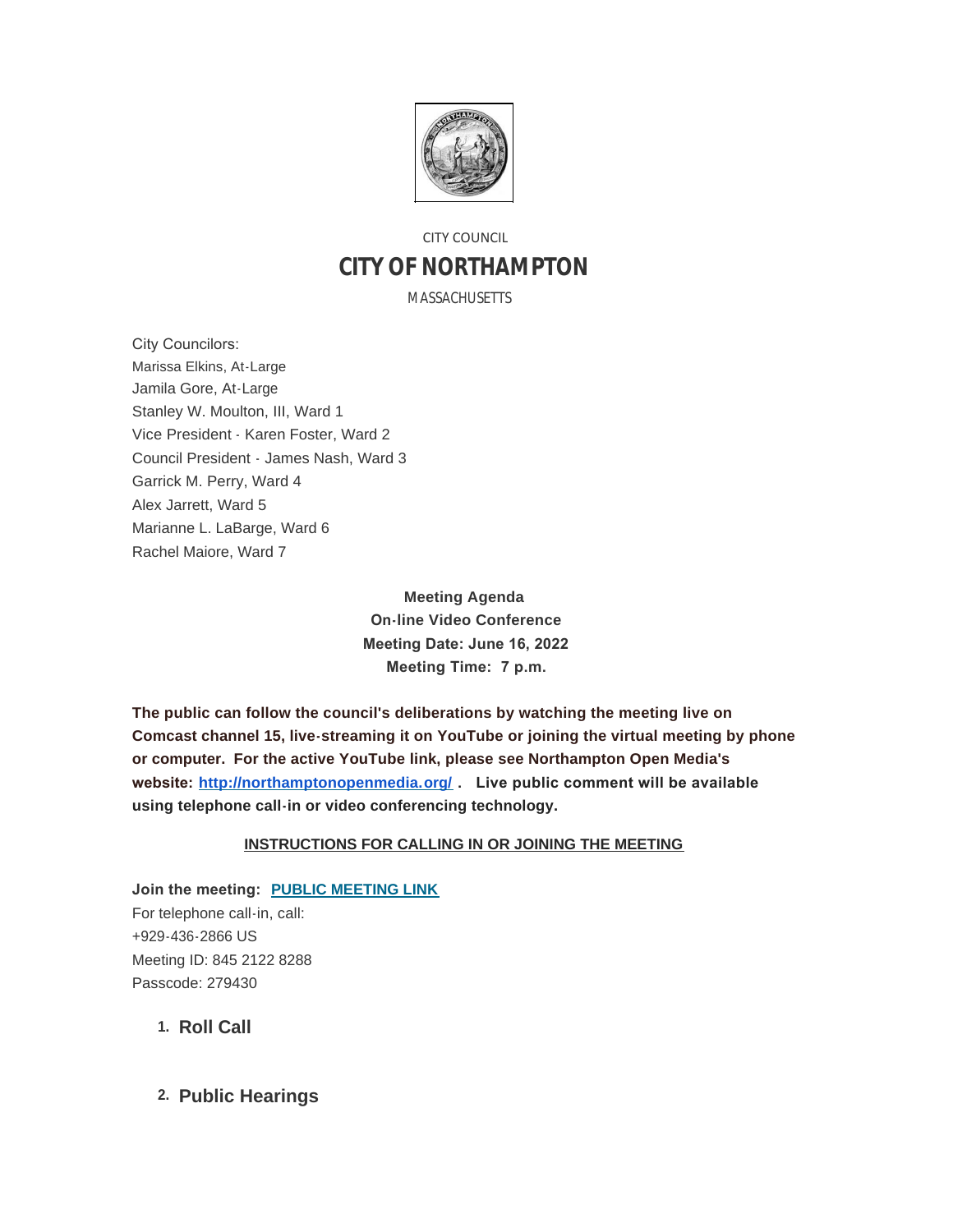## A. 7:00 pm Public Hearing on 22.081 National Grid/Verizon New **England Pole Petition for One jointly-owned (JO) Pole on Clark Street (Petition # 30481354)**

Per M.G.L. Ch. 166, Section 22, the Northampton City Council will hold a public hearing on **Thursday, June 16, 2022 at 7 p.m.** on National Grid/Verizon New England's petition to install one jointly-owned (JO) pole on Clark St. (Petition #30481354). The City Council will hear all persons who wish to be heard thereon.

Documents:

[22.081 Pole Petition - Clark St.with DPW Recommendation.pdf](https://northamptonma.gov/AgendaCenter/ViewFile/Item/19381?fileID=168169)

## **Public Comment 3.**

**Announcements from Councilors and the Mayor 4.**

## **Presentations 5.**

## **Consent Agenda 6.**

Rule 4.4.4 There shall be no debate or discussion by any City Council member regarding any item on the Consent Agenda, beyond asking questions for simple clarification. Rule 4.4.5 Any item may be removed from the Consent Agenda upon the request of any City Council member prior to the taking of a vote on the motion to approve it. All such items will be considered individually, in the order in which they were removed, immediately following consideration of the Consent Agenda.

## **Minutes of May 19, 2022 City Council Meeting and May 31, A. 2022 and June 1, 2022 FY2023 Budget Hearings**

Documents:

[05-19-2022 City Council\\_Minutes.pdf](https://northamptonma.gov/AgendaCenter/ViewFile/Item/19386?fileID=168180) 05-31-2022 City Council Minutes.pdf [06-1-2022 City Council\\_ and Finance Committee Minutes.pdf](https://northamptonma.gov/AgendaCenter/ViewFile/Item/19386?fileID=168284)

**Approve 22.081 National Grid Pole Petition for One (JO) Pole B. on Clark St. (Petition # 30481354)** SEE DOCUMENTS ABOVE

Documents: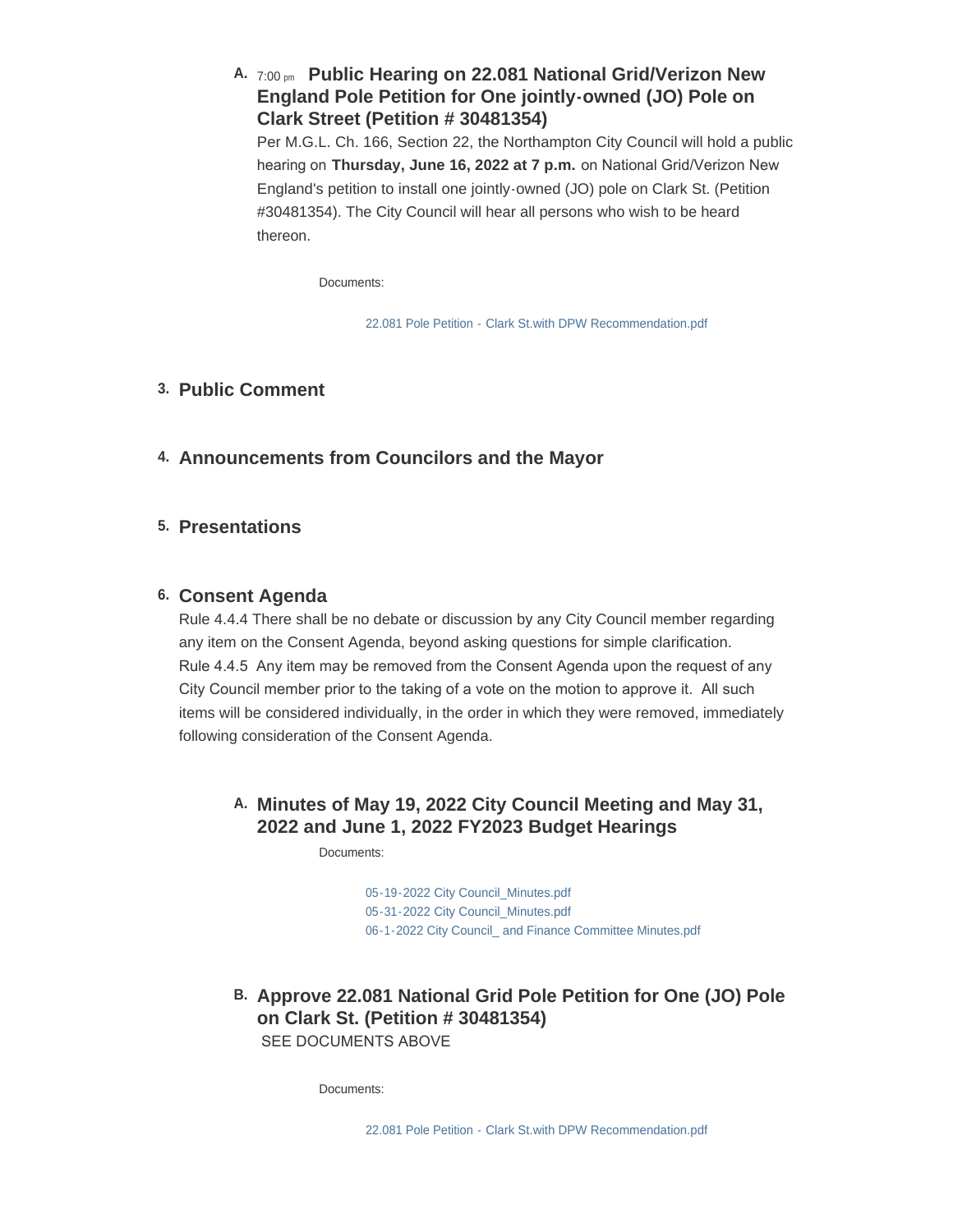## **22.098 Appointments and Reappointments to Various C. Boards and Committees, all positive recommendations, City Services - 6/13/2022 Agricultural Commission**

**Timothy Smith,** 13 River Road, Whately Term: April 2022-June 2025 *Reappointment*

#### **Board of Registrars**

**Joseph Tarantino,** 110 N. Elm Street, Northampton

Term: April 2022-March 2025

*Reappointment*

### **Community Preservation Committee**

**Brian Adams,** 9 Hayward Road, Florence

Term: July 2022-June 2025

*Reappointment*

### **Conservation Commission**

**Randy Krotowski,** 171 Emerson Way. Florence Term: July 2022-June 2025 *Reappointment*

#### **Board of Health**

**Joanne Levin, MD,** 40 Columbus Avenue, Northampton Term: July 2022-June 2025 *Reappointment*

#### **Disability Commission**

**Michael Morton,** 95 Washington Avenue, Northampton Term: July 2022-June 2025 *Reappointment* **Marilyn Clare,** 256 Pleasant St., #414, Northampton Term: July 2022-June 2025 *Reappointment* **Rodney Kunath**, 8 Reed Street, Northampton Term: July 2022-June 2025 *Reappointment*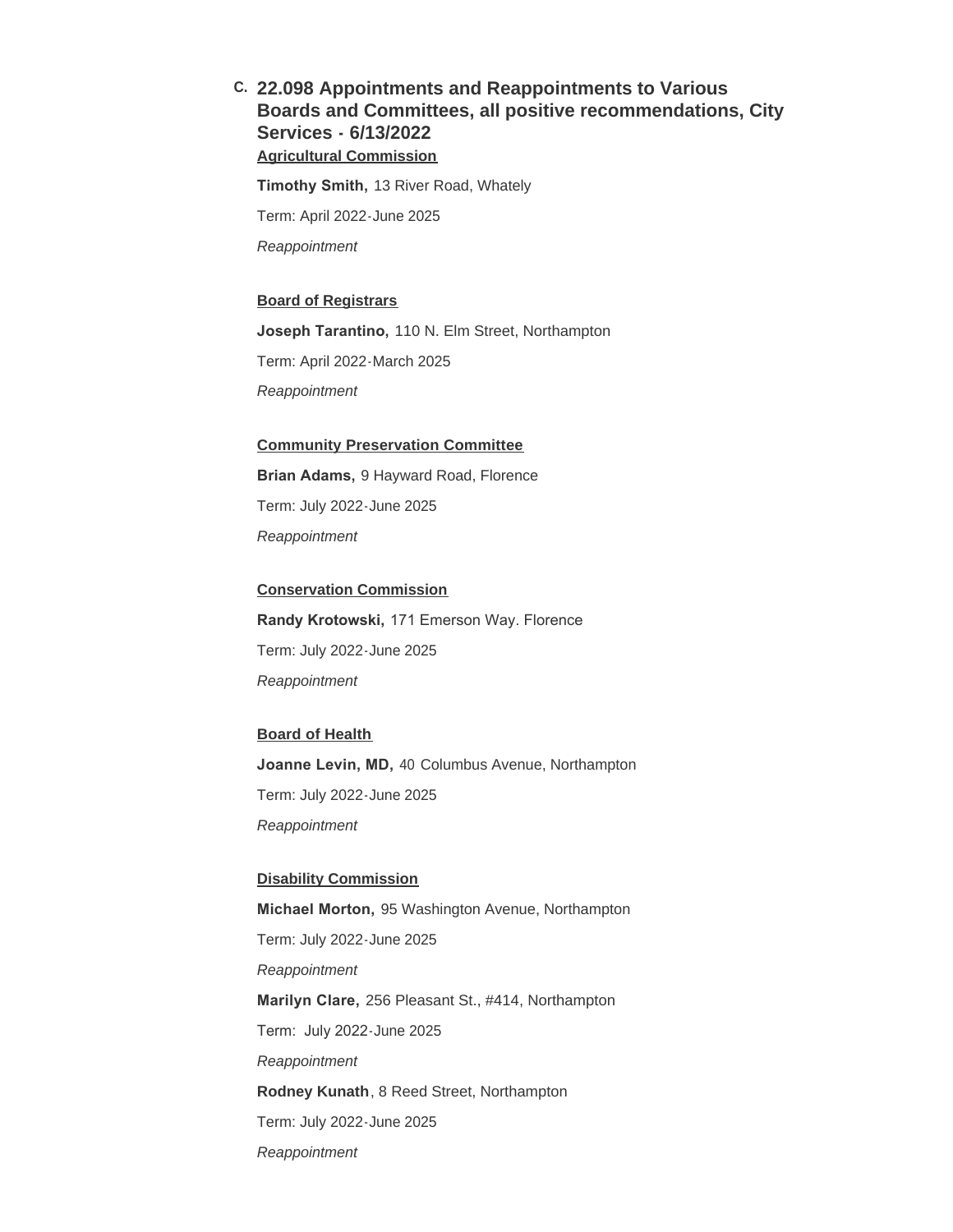#### **Housing Partnership**

**Richard Abuza,** 245 Chestnut Street, Florence Term: July 2022-June 2025 *Reappointment*

#### **License Commission**

**Natasha Yakovlev,** 147 Nonotuck Street, Florence Term: July 2022-June 2028 *Reappointment* **Jennifer Ewers,** 20 Beacon Street, Florence Term: July 2022-June 2028 *To fill a vacancy*

### **Urban Forestry Commission**

**David Lukens,** 45 Ridgewood Terrace, Northampton

Term: July 2022-June 2025

*Reappointment*

Documents:

[22.098 Reappointments to Various Boards and Committees.pdf](https://northamptonma.gov/AgendaCenter/ViewFile/Item/19388?fileID=168171)

## **22.117 Reappointments to Various Committees, all positive D. recommendations, City Services - 6/13/2022 Board of Assessors**

**Dennis Nolan,** 319 Elm Street, Northampton

Term: July 2022-June 2025

*Reappointment*

**Conservation Commission**

**Jason Perry,** 14 Carolyn Street. Florence

Term: July 2022-June 2025

*Reappointment*

#### **Northampton Housing Authority Board of Commissioners**

**JoElla Tabutton Springfield,** 81 Conz St., Apt 626, Northampton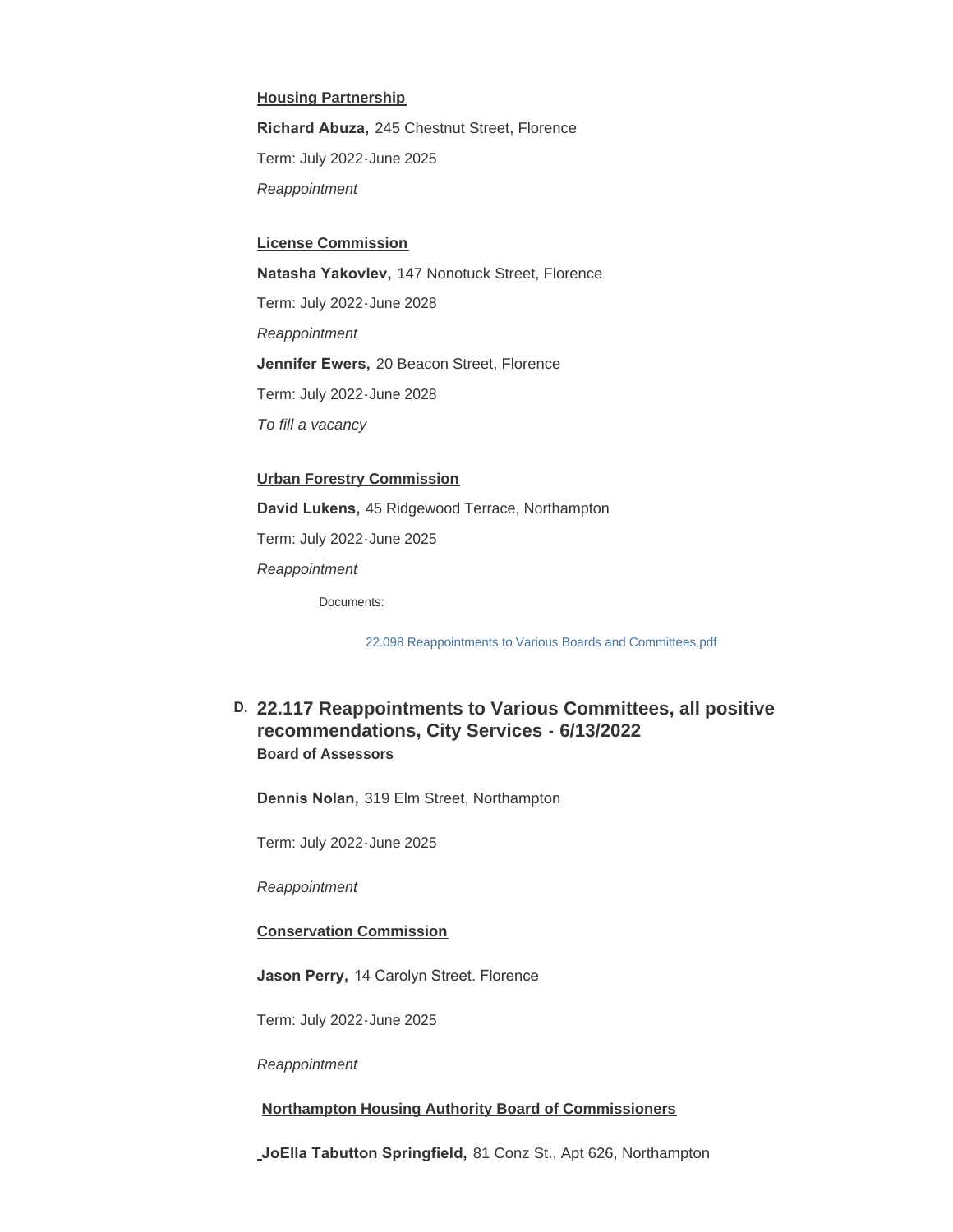Term: July 2022-June 2025

*Reappointment*

Documents:

[22.117 Reappointments to Various Committees.pdf](https://northamptonma.gov/AgendaCenter/ViewFile/Item/19389?fileID=168172)

## **22.122 An Order to Accept Grant and Appropriate \$63,115 E. Free Cash to Extend the City's Fiber Optic Network - 2nd reading**

### **History:**

- Referred to consent agenda - 6/2/2022

Documents:

[22.122 An Order to Accept Grant and Appropriate 63,115 Free Cash to](https://northamptonma.gov/AgendaCenter/ViewFile/Item/19391?fileID=168174)  Extend the City Fiber Optic Network.pdf

### **22.123 An Order to Appropriate \$8,966 Free Cash to Add F. Form-Based Code to the City Code Book - 2nd reading History:**

- Referred to the consent agenda - 6/2/2022

Documents:

[22.123 An Order to Appropriate 8,966 Free Cash to Add Form-Based Code](https://northamptonma.gov/AgendaCenter/ViewFile/Item/19392?fileID=168175)  to the City Code Book.pdf

## **22.124 An Order to Transfer \$150,000 from DPW Personnel G. Services to OM - 2nd reading**

### **History:**

- Referred to consent agenda - 6/2/2022

Documents:

[22.124 An Order to Transfer 150,000 from DPW Personnel Services to](https://northamptonma.gov/AgendaCenter/ViewFile/Item/19393?fileID=168176)  OM.pdf

## **22.125 An Order to Appropriate \$7,872.99 from State Earmark H. for Community Care Department Vehicle - 2nd reading History:**

- Referred to consent agenda

Documents: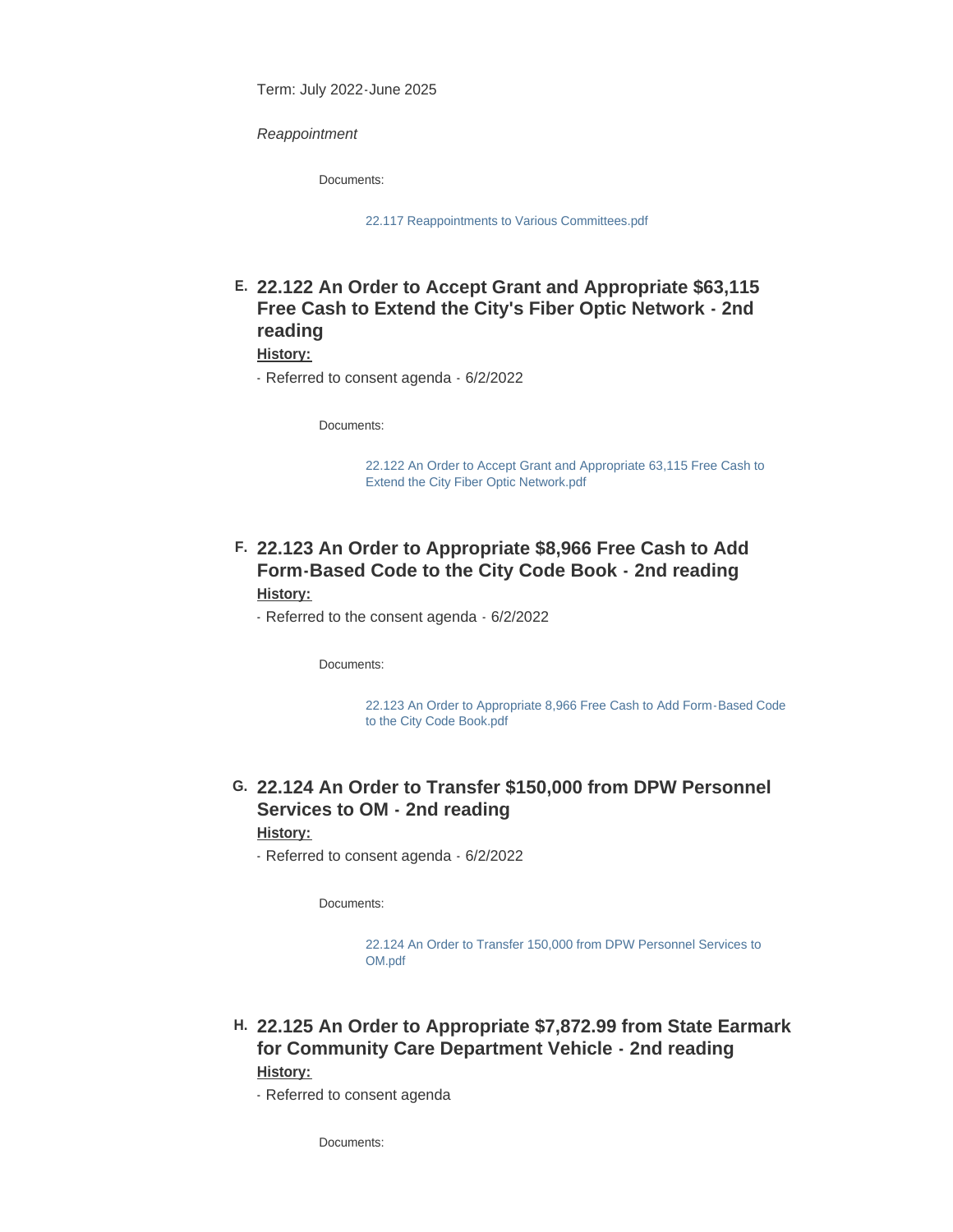## **22.128 Appointments to Various Committees, all positive I. recommendations, City Services - 6/13/2022 Housing Partnership**

**Carmen Junno,** 73 Straw Avenue, Florence

Term: July 2022-June 2025

*Reappointment*

### **Parks and Recreation Commission**

**Erin Buzuvis,** 131 State Street, Northampton

Term: July 2022-June 2025

*To fill a vacancy*

### **Planning Board**

**David Whitehill,** 60 Washington Avenue, Northampton

Term: July 2022-June 2025

*Reappointment*

Documents:

[22.128 Appointments to Various Committees.pdf](https://northamptonma.gov/AgendaCenter/ViewFile/Item/19390?fileID=168173)

## **22.136 Appointments to Various Committees - for referral to J. City Services Arts Council**

**Eamonn Edge,** 2 Conz Street, #86, Northampton

Term: July 2022-June 2024

*Reappointment*

### **Board of Registrars**

**Robert Boulrice,** 127 Hinckley Street, Florence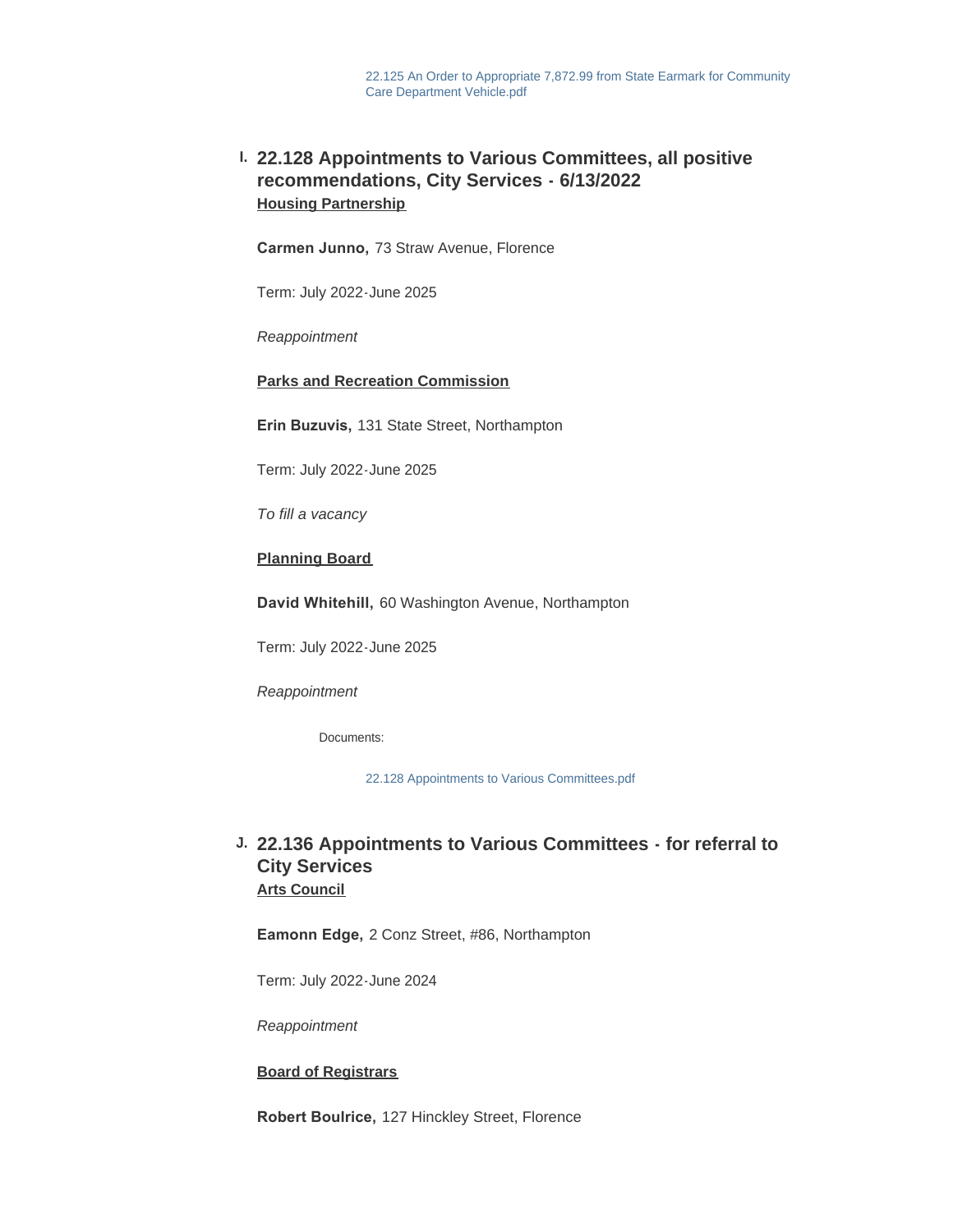Term: April 2022-March 2025

*To fill a vacancy*

Documents:

[22.136 Appointments to Various Committees.pdf](https://northamptonma.gov/AgendaCenter/ViewFile/Item/19411?fileID=168242)

## **Financial Orders (on 1st reading) 7.**

Rule 2.6.1.1.1 Process. Financial orders will be introduced and discussed at a full City Council meeting and referred to either the consent agenda of a future meeting or the Finance Committee for more public input, discussion and recommendation.

## **22.132 An Order to Appropriate FY2023 Cash Capital Funds A. to Various Capital Projects - 1st reading**

Documents:

[22.132 An Order to Appropriate FY2023 Cash Capital Funds to Various](https://northamptonma.gov/AgendaCenter/ViewFile/Item/19378?fileID=168168)  Capital Projects.pdf

## **22.134 An Order to Reprogram Funds for NPS Playground B. Upgrades - 1st reading**

**Process note:** Two readings are respectfully requested to allow work to begin as soon as possible over the summer.

Documents:

[22.134 An Order to Reprogram Funds for NPS Playground Upgrades.pdf](https://northamptonma.gov/AgendaCenter/ViewFile/Item/19409?fileID=168239)

**22.135 An Order to Appropriate \$88,000 Free Cash to Fire C. Department Parking Lot Project on Carlon Drive - 1st reading Process note:** Two readings are requested as current Free Cash must be appropriated by June 30, 2022.

Documents:

[22.135 An Order to Appropriate 88,000 Free Cash to Fire Department](https://northamptonma.gov/AgendaCenter/ViewFile/Item/19410?fileID=168283)  Parking Lot Project on Carlon Drive.pdf

- **Financial Orders (on 2nd reading) 8.**
	- **22.076 An Order to Authorize Acquisition of Winter Street A.**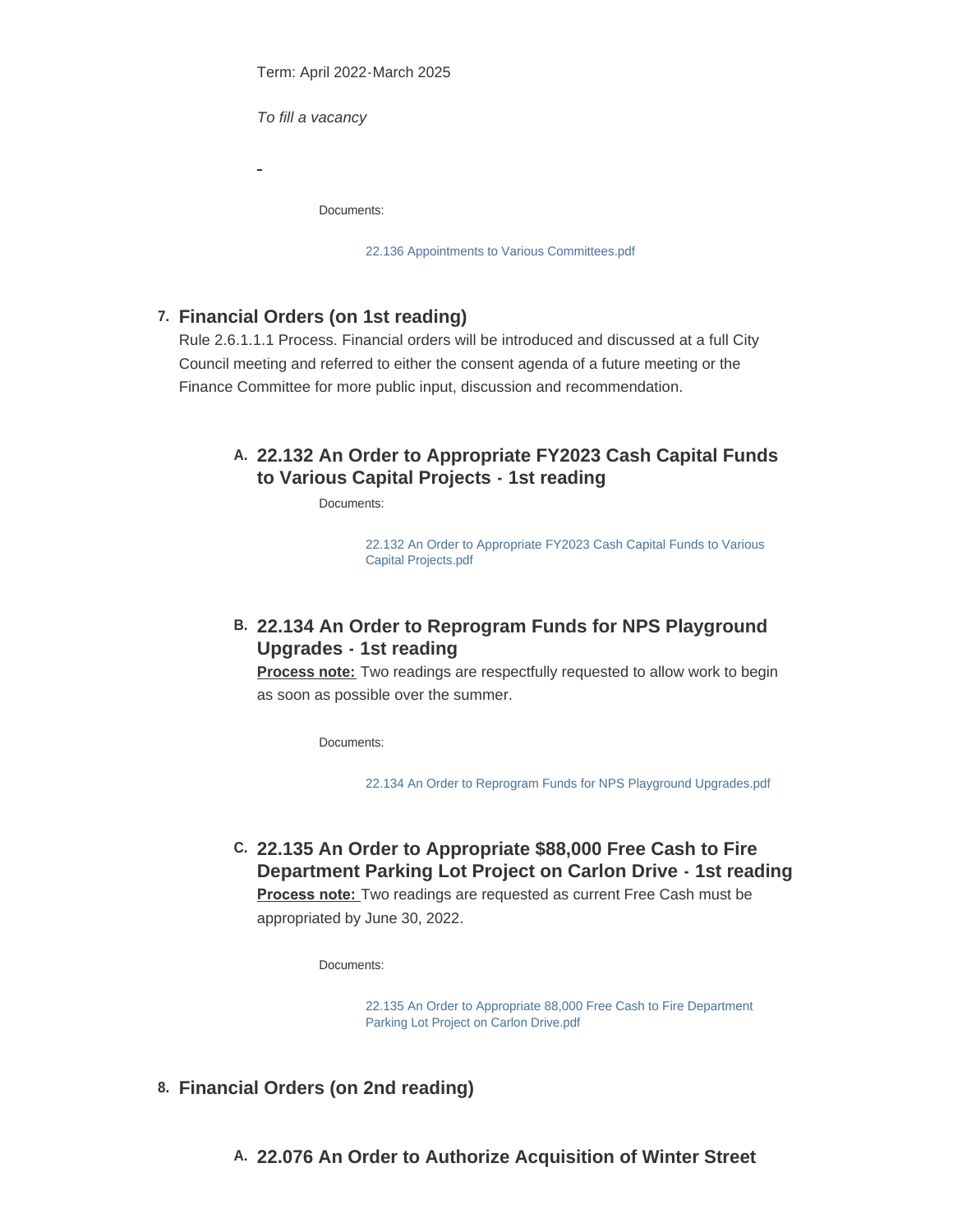# **22.076 An Order to Authorize Acquisition of Winter Street Easements - 2nd reading**

### **History:**

- Referred to Finance Committee for public hearing to consider altering the layout of Winter Street - 4/14/2022

- Public Hearing to alter the layout of Winter Street opened and continued to May 11, 2022 after an objection based on a claim of adverse possession of Parcel No. 1 was raised by a Winter Street resident - 5/5/2022

- Public hearing continued to June 8, 2022 @ 6 p.m. per request of the city solicitor - 5/11/2022

- Public hearing closed without decision; positive recommendation on order to acquire easements for drainage and snow removal, Finance - 6/8/2022

- Updated documents submitted by city solicitor - 6/13/2022

Documents:

[22.076 Order of Taking.pdf](https://northamptonma.gov/AgendaCenter/ViewFile/Item/19376?fileID=168163) [22.076 Easement Plan Final.pdf](https://northamptonma.gov/AgendaCenter/ViewFile/Item/19376?fileID=168164) [22.076 Easement Locus Plan.pdf](https://northamptonma.gov/AgendaCenter/ViewFile/Item/19376?fileID=168165) [22.076 An Order to Authorize Acquisition of Winter Street Easements.pdf](https://northamptonma.gov/AgendaCenter/ViewFile/Item/19376?fileID=168166)

## **Orders 9.**

## **22.129 An Order to Petition the General Court to Further A. Amend Chapter 86 for Chapel Street - 1st reading**

Documents:

[22.129 An Order to Petition the General Court to Further Amend Chapter 86](https://northamptonma.gov/AgendaCenter/ViewFile/Item/19398?fileID=168178)  for Chapel Street.pdf

## **22.133 An Order for Special Legislation Relative to Creditable B. Service of William Dwight - 1st reading**

Documents:

[22.133 An Order for Special Legislation Relative to Creditable Service of](https://northamptonma.gov/AgendaCenter/ViewFile/Item/19406?fileID=168179)  William Dwight.pdf

## **Interim Procedure for Conducting City Council Meetings 10.**

Discussion of preferred format for holding meetings beginning July 15th.

### **Ordinances 11.**

**22.131 An Ordinance Extending the Effective Date of Section A. 272-18 to October 31, 2022 - 1st reading**

**Process note:** Two readings and waiver of the rule requiring referral to